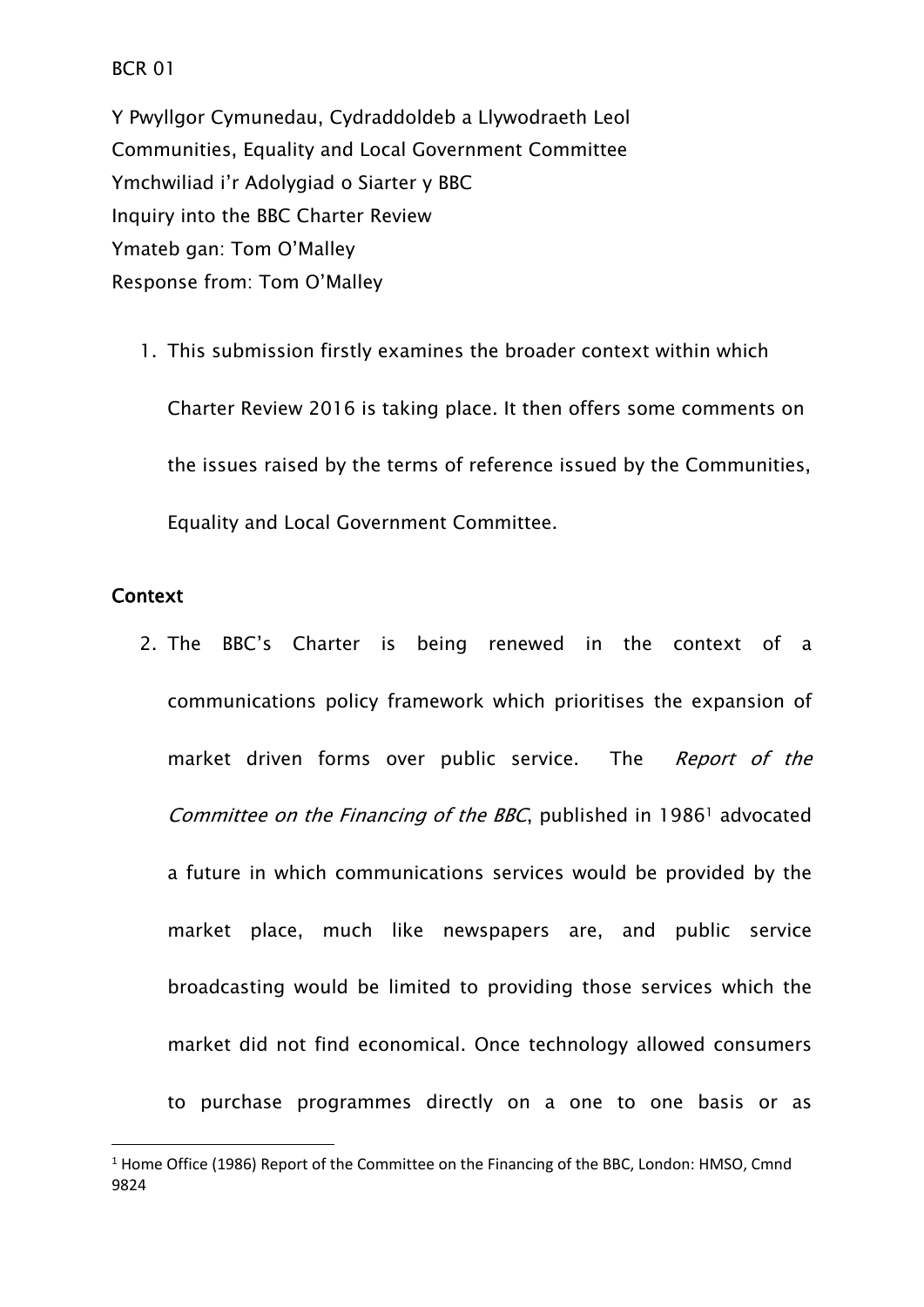packages, then the BBC, or what remained of it, should become a subscription service.<sup>2</sup>

3. The Report provided the broad outline for the development of an increasingly market driven system of mass communications and led to an increase in under-regulated commercial competition, the removal of most of ITV's obligations as a regionally-based public service broadcaster<sup>3</sup>, and the growth of what was, in effect, the contracting out of sections of production by the BBC and ITV, through the support given by successive governments to the independent sector. This has been overseen by Ofcom which is, in essence, an organisation designed to promote commercial mass communications. Running parallel with this has been the development of a policy making process which has given priority to the views of well financed commercial organisations with the power and resources necessary to lobby governments for the outcomes they want. This was illustrated most sharply in the revelations about the links between News Corporation Executives and lobbyists the ministers in the Department of Media

<sup>&</sup>lt;sup>2</sup> Tom O'Malley, Closedown. The BBC and Government Broadcasting Policy, 1979-92, London: Pluto, 1994:112-114.

<sup>3</sup> Tom O'Malley, 'Wales, ITV and regulation', *Cyfrwng*, Volume 8 (2011): 7-22.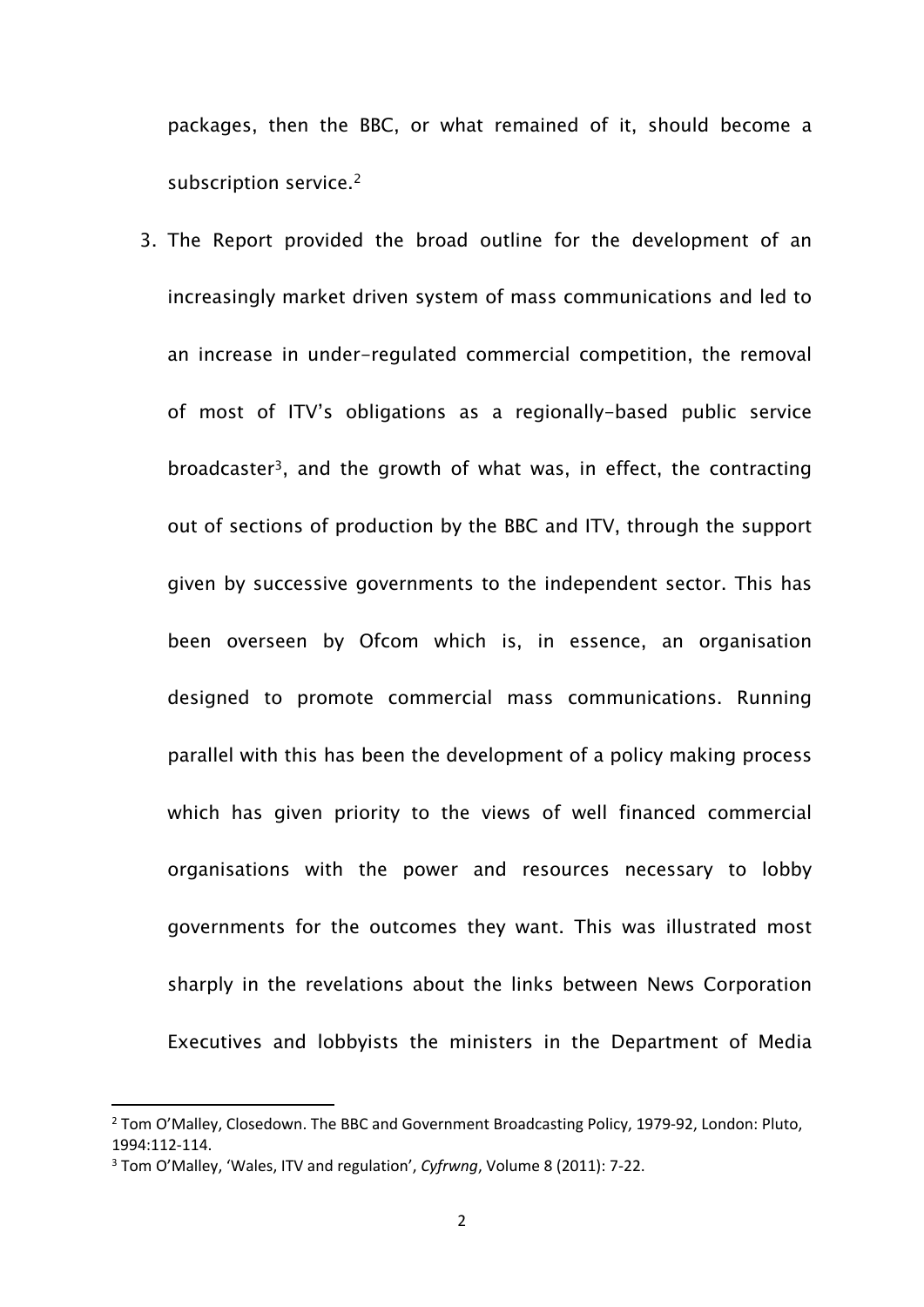Culture and Sport during the Leveson inquiry.<sup>4</sup> In the context of Wales, the lack of accountability and transparency in policy making was illustrated by the decision made by the Coalition government in 2010 to transfer S4C to the BBC without even the pretence of considered public consultation.<sup>5</sup>

4. One major consequence of the increase in competition and the squeeze on public service communications has been a reduction in spend on first run public service content in the UK, by 17.3% between 2008 and 2013.<sup>6</sup> In Wales, as the work done by the IWA Media Policy Group for its 2015 Wales Media Audit has shown, the situation has become very serious indeed. After 2008, there was a significant reduction in spend, range and diversity of television programmes available both in English and Welsh for viewers in Wales. In real terms at 2014 prices, spending in Wales declined by 30%, from 2008 to 2014. Investment in news declined by 10% in Wales, and total spend

<sup>4</sup>Des Freedman, *The Politics of Media Policy*, Cambridge: Polity, 2008;

Leveson, Lord Justice Leveson, *An Inquiry into the Culture Practices and Ethics of the Press, Volume III*, London: The Stationery Office, 2012, HC780-III

<sup>5</sup> T.P.O'Malley, *The Government, the BBC and S4C: A submission to the Welsh Affairs Select Committee Inquiry into the Welsh Language Broadcaster S4C* (Aberystwyth University, 15th November 2010) Published in: House of Commons Welsh Affairs Committee, *S4C*, (London: HC 614 Published on 11 May 2011, Fifth Report of Session 2010-2011, 27 April 2011) 2 Volumes, evidence in Volume 2 at www.parliament.uk/welshcom

<sup>6</sup> Department of culture, media and sport (2015) The Balance of Payments between Television Platforms and Public Service Broadcasters: Options for Deregulation. Consultation Paper, London: DCMS: para 7, note 4).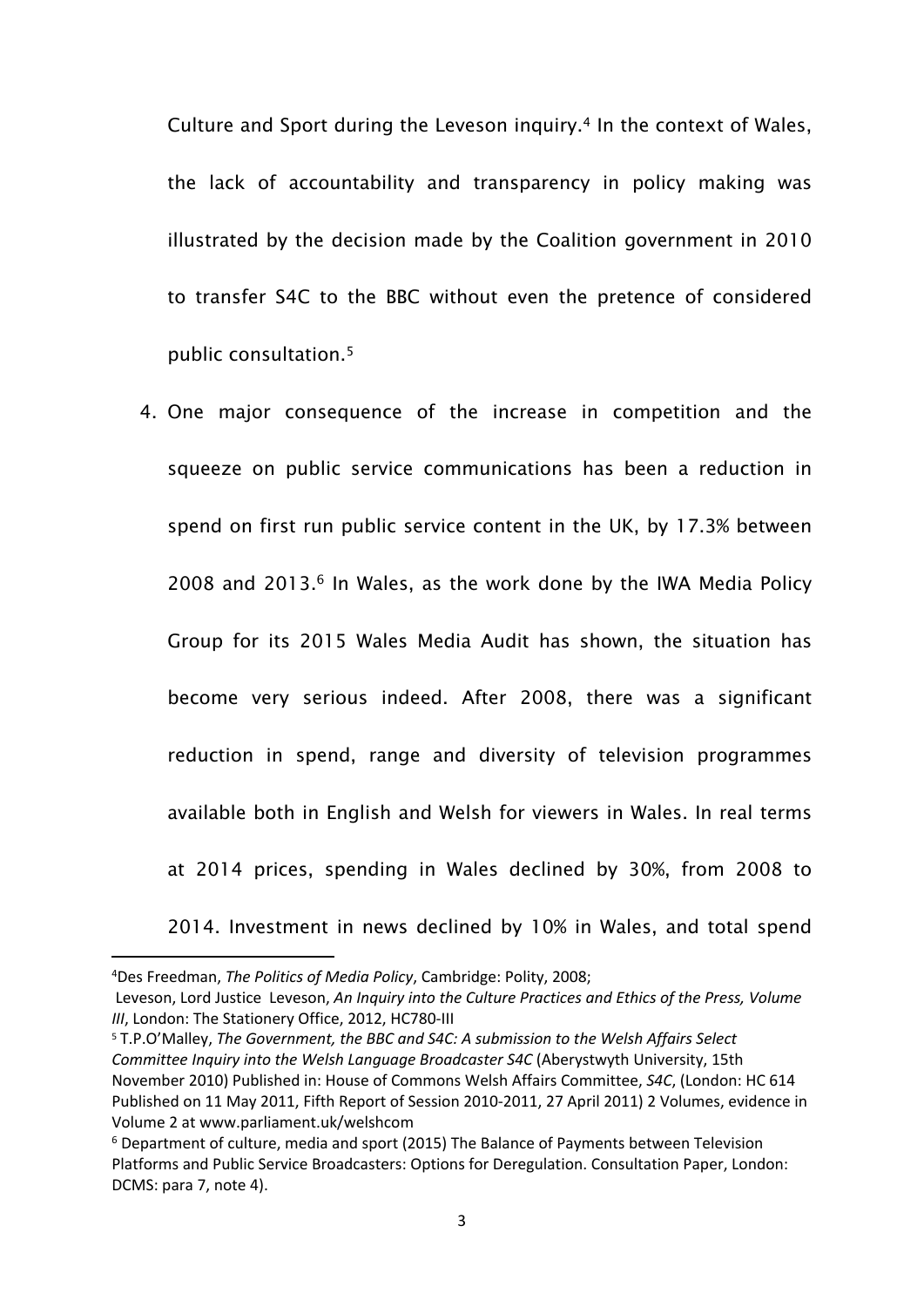by public service broadcasters on first-run originated output in news and current affairs in the UK and nations fell by 14% from 2008-2014. In radio, commercial radio stations have closed and syndication of programming has increased at the expense of local content.<sup>7</sup>

- 5. The BBC Charter Renewal is being conducted, therefore, in a context where government policy is pressing for an overall reduction in the role of public service broadcasting in the UK, and Wales, relative to the size of commercial provision. This explains the secular decline of public service content in Wales. The situation has been exacerbated by the feeble structures of accountability in policy making in relation to Wales and by the pressures on broadcasting to fulfil obligations to properly represent Welsh interests in a context of declining resources and successive attacks on the BBC from political and commercial interests.
- 6. What follows are some comments and proposals in response to the terms of reference set out by the Committee.

# **The future provision of the BBC's services in Wales both in English and Welsh language Services.**

<sup>7</sup> Media Policy Group: *2015 Wales Media Audit Draft 2*, (Cardiff, IWA, 2015) at <http://www.clickonwales.org/wp-content/uploads/mediaauditsection1.pdf> accessed 26 October 2015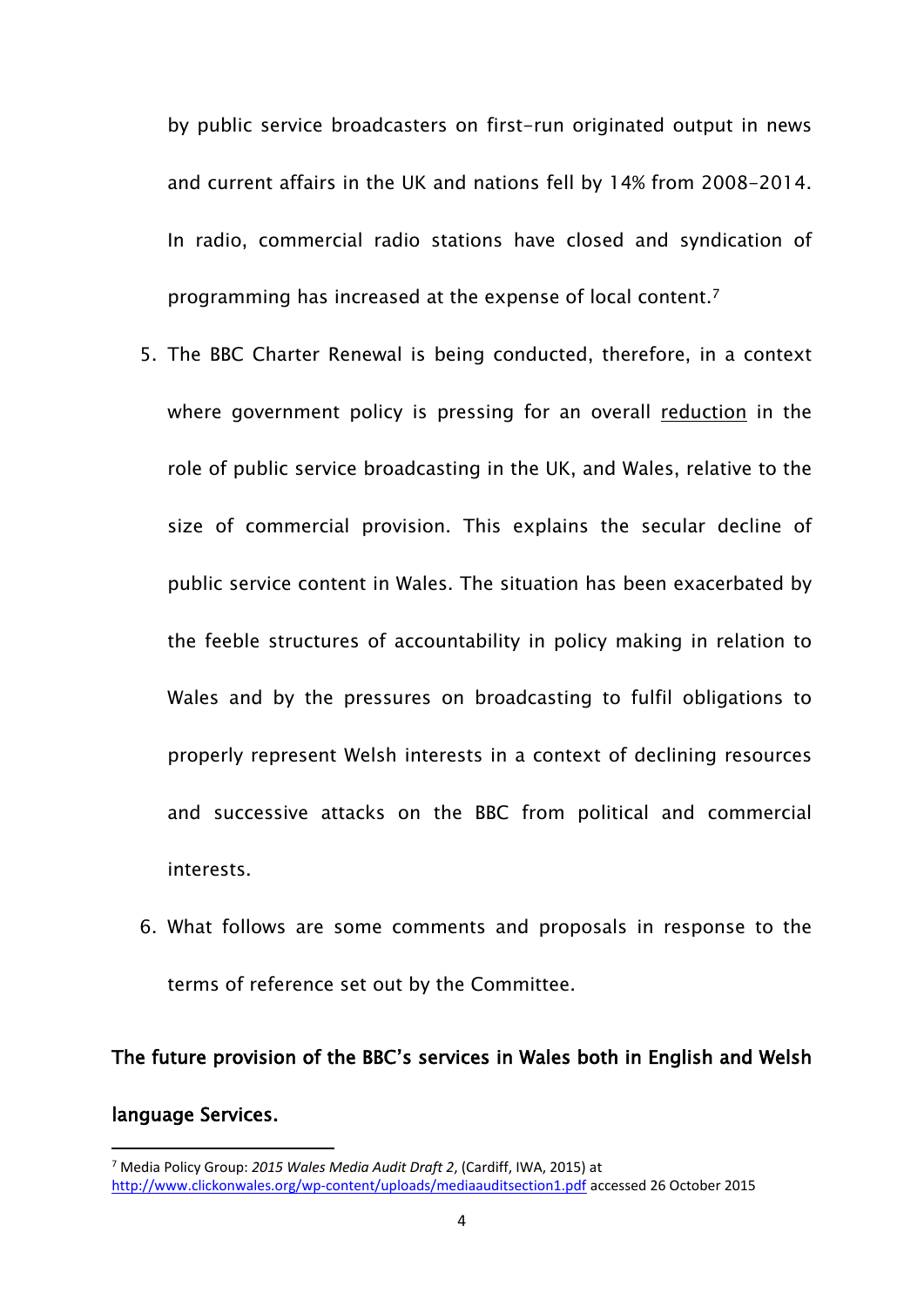7. The future provision of BBC services in Wales is dependent on two factors. The first is finance. Significant aspects of the BBC's future finances were agreed in advance of the debate on Charter Renewal, for example the decision to force the BBC to pay for the licence fees of people over 75. This was clearly a case of putting the cart before the horse. It has been pointed out that this will result in the BBC being worse off in cash terms at the end of the next Charter period and indeed a former Director General of the BBC, Lord Birt, 'says the government had set "a very dangerous precedent" by doing a deal on BBC financing behind closed doors with no public consultation for the second time in five years - suggesting the BBC's independence from government has been compromised.'<sup>8</sup> Director General Tony Hall announced in September 2015 that the BBC will see its annual funding cut by 20% over the next five years as a result of the settlement. $9$  So, the future of BBC services in Wales in both languages will have to take its share of these cuts, on top of the cuts they have experienced in recent years.

<sup>&</sup>lt;sup>8</sup> Anon, 'BBC to Fund over-75s' TV licences' and Nick Higham, 'Analysis', BBC, 6<sup>th</sup> July 2015, at <http://www.bbc.co.uk/news/uk-politics-33414693> accessed 26 October 2015.

<sup>9</sup> Jane Martinson and Mark Sweney, 'Tony Hall: 'inevitable' that BBC services will have to be closed or cut', *The Guardian*, 7 September 2015, at <http://www.theguardian.com/media/2015/sep/07/tony-hall-bbc-cuts-bbc4> accessed on 26 October 2015.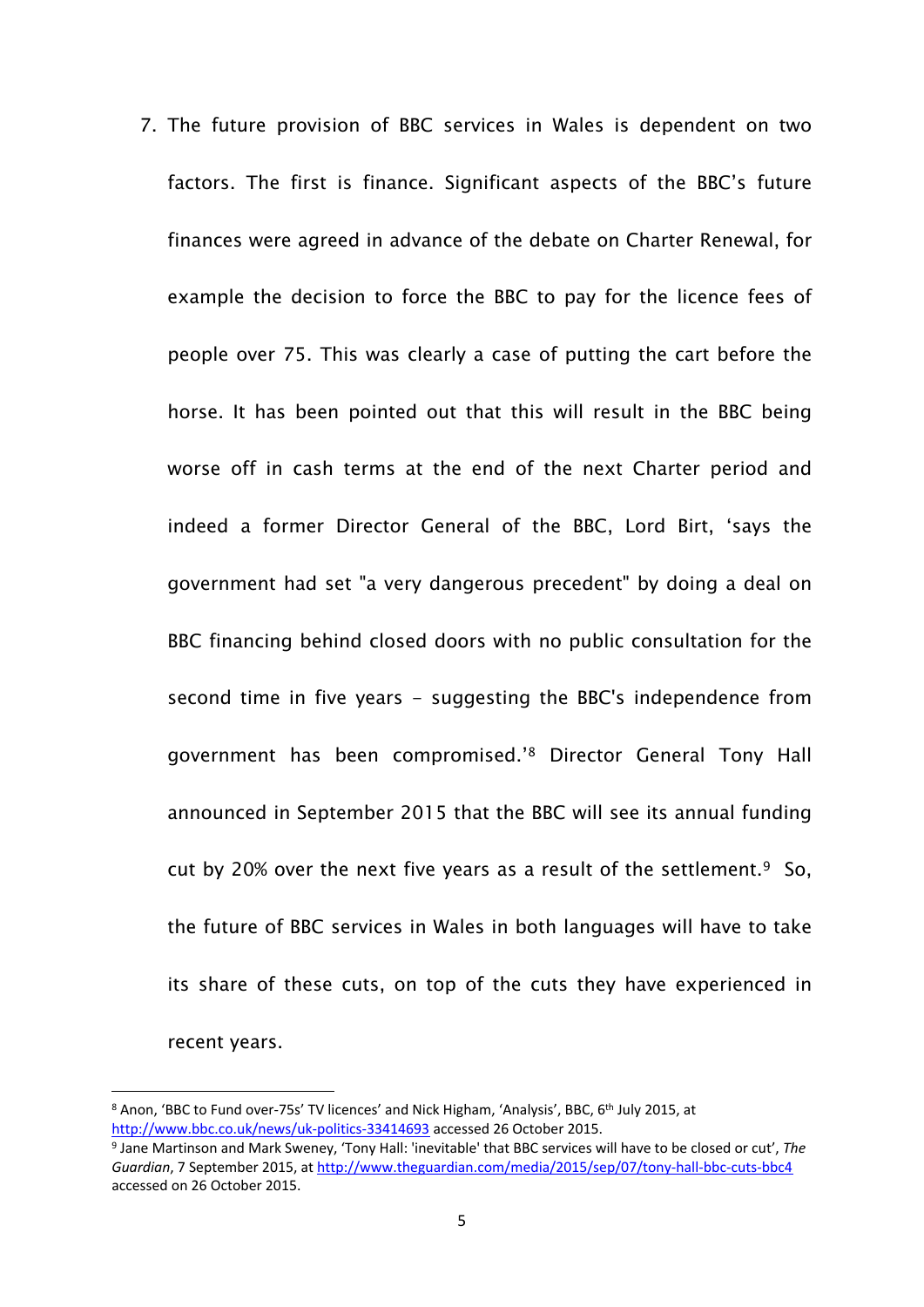- 8. The Communities, Equality and Local Government Committee and the Welsh Assembly Government should press both the DCMS and the BBC to review this settlement with a view to detailing its implications for Welsh broadcasting, and come forward with proposals that will see a real terms increase in funding over the next Charter period, one which does not come at the expense of funding in other areas of the BBC.
- 9. Proposals by the Director General to make up to 80% of BBC content open to contracting out,<sup>10</sup> and the idea that parts of the BBC licence fee should be used to subsidise news gathering for print media organisations, $11$  are measures which will weaken the BBC's capacity to produce sustained, critical and creative programming, and where the subsidy of news is concerned, open the door to further pressure for more top slicing of licence fee revenue. The BBC should be pressed to reverse these decisions.
- 10. The second factor influencing funding is governance. That the licence fee and or significant aspects of the BBC's finances should be largely determined twice in five years without proper consultations

<sup>10</sup> Tara Conlan 'Biggest shakeup ever to BBC could see hit shows moved to private sector' *The Guardian*, 16 September 2015, at: [http://www.theguardian.com/media/2015/sep/16/biggest-shakeup-to-bbc-consultation](http://www.theguardian.com/media/2015/sep/16/biggest-shakeup-to-bbc-consultation-hit-shows-moved-to-private-sector)[hit-shows-moved-to-private-sector](http://www.theguardian.com/media/2015/sep/16/biggest-shakeup-to-bbc-consultation-hit-shows-moved-to-private-sector) accessed 27 October 2015

<sup>&</sup>lt;sup>11</sup> Tony Hall, 'Tony Hall speech at the Science Museum on the future vision of the BBC' 7<sup>th</sup> September 2015, at: <http://www.bbc.co.uk/mediacentre/speeches/2015/tony-hall-distinctive-bbc> accessed 27 October 2015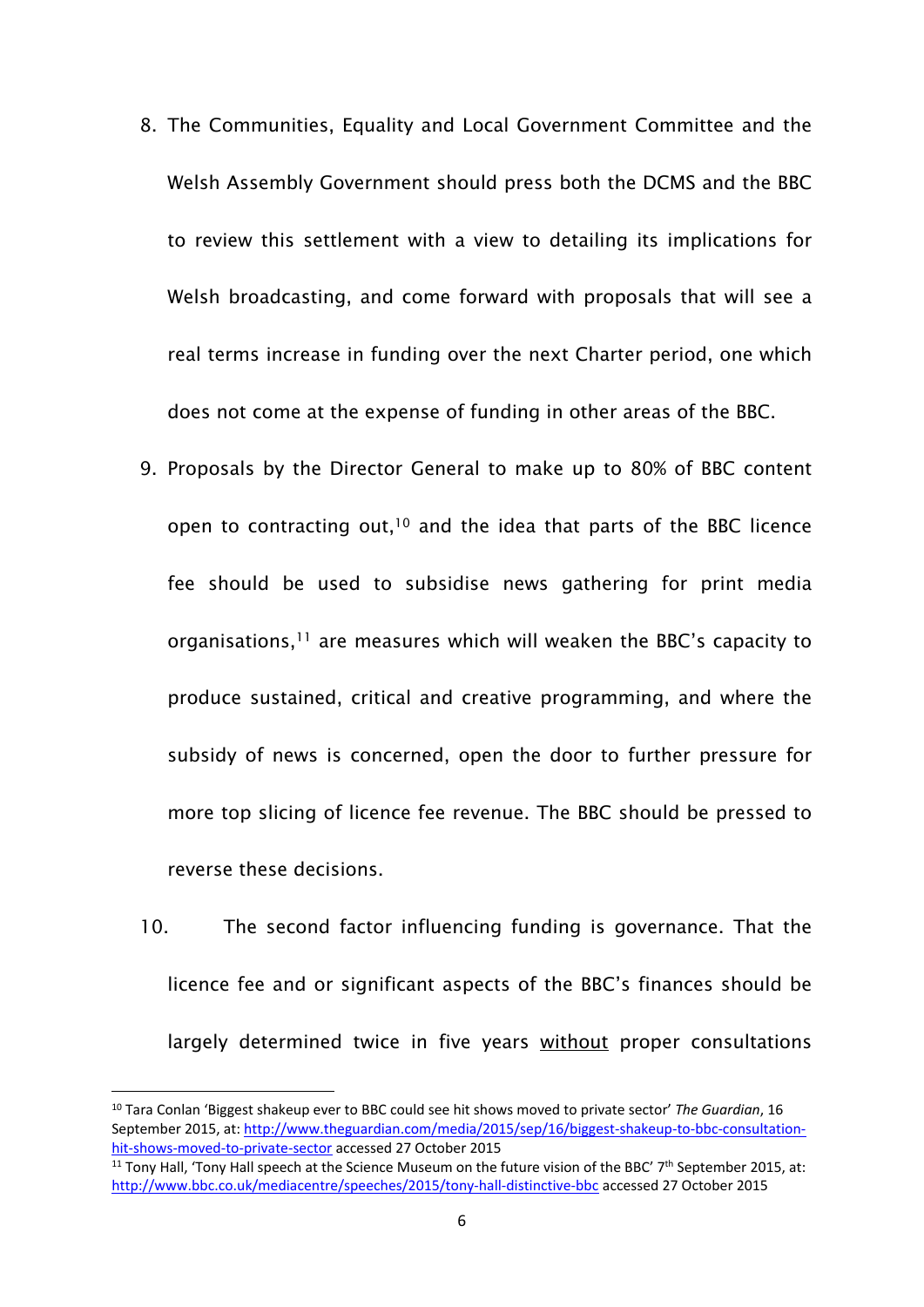with the nations and regions in the UK is indicative of a deep failure in governance. This is addressed in the next section.

# **The BBC's current and future funding, governance and accountability arrangements as they relate to Wales.**

- 11. The BBC's governance should be determined by statute not charter. The Charter leaves power in the hands of the Westminster government, not Parliament. It allows for opaque policy formulation and decision by, in effect, decree. A statute which safeguards the creative and editorial independence of the BBC, but which was renewed periodically under close Parliamentary scrutiny is arguably the best way of ensuring a more democratic approach to policy making, one which would give more opportunities for the voice of Wales to be heard.
- 12. BBC governance has remained too centralised. Successive members of the BBC Board of Governors and the Trust have been appointed, not elected. There is no independent body in Wales with powers to oversee the policy, content and allocation of resources of the BBC.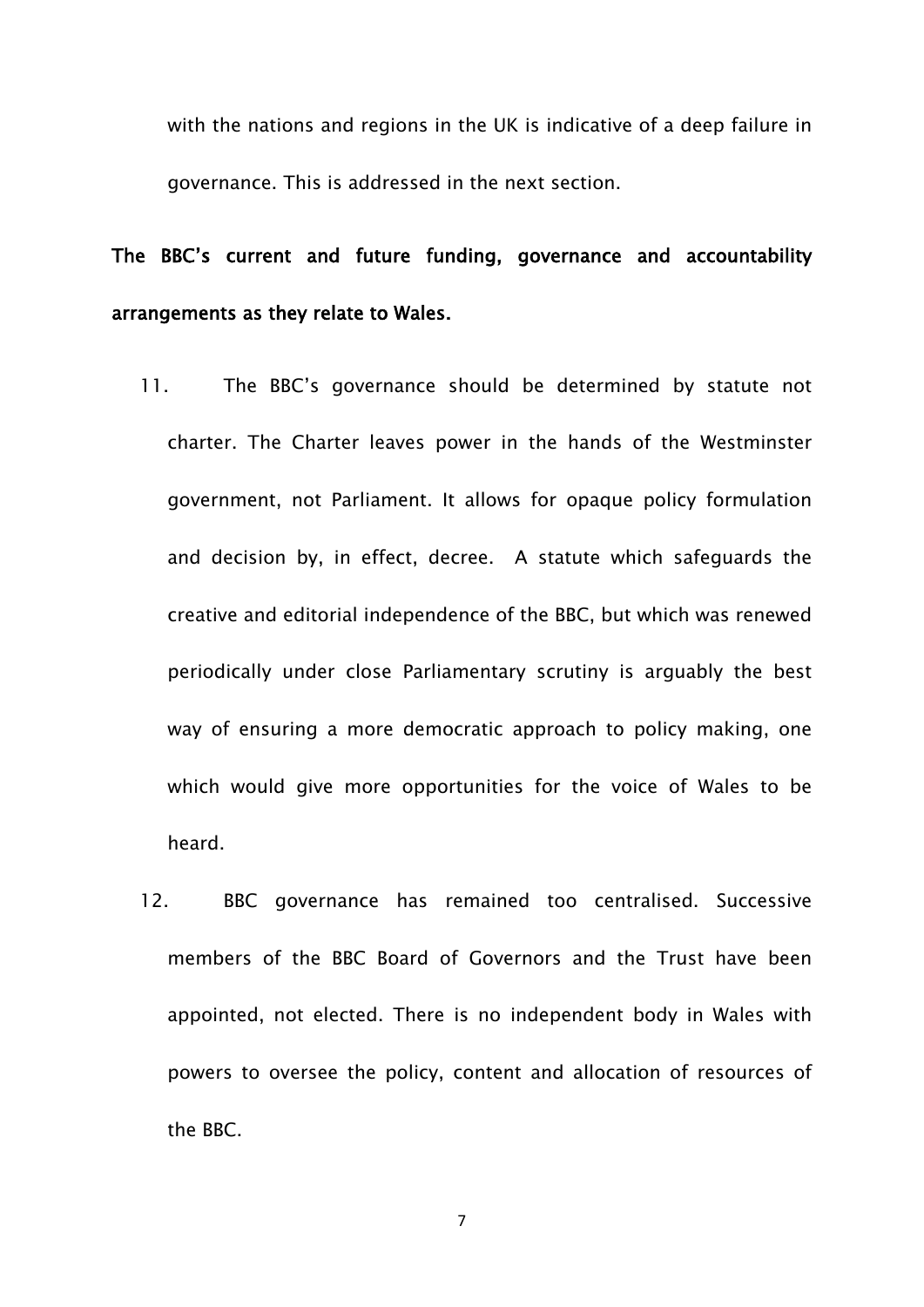- 13. The BBC should be a federal structure, publicly funded by the licence fee, or possibly a household levy. This Scottish Government is currently pressing for a federalised BBC structure.<sup>12</sup>
- 14. There should be a Welsh Broadcasting Council (WBC). It should be composed of a majority of members appointed by the National Assembly for Wales and members appointed by the communications trade unions. It should also consist of members from civil society organisations in Wales, determined by the National Assembly, after consultation. These organisations would appoint their representatives by elections. The organisations would hold their positions on the Council for a fixed period and then be replaced by other organisations in a process of rolling consultation and review.
- 15. The WBC should have powers over the BBC devolved to it under the new Charter. These should include powers over the allocation of resources, policy and content. It would be charged with producing regular reports on the situation of the BBC in Wales for the National Assembly and Welsh Assembly Government.

<sup>12</sup> Libby Brooks, 'Scottish government pushes for a federalised BBC', *The Guardian*, 24 September 2015, at: <http://www.theguardian.com/media/2015/sep/24/scottish-government-targets-federalised-bbc> accessed 26 October 2015.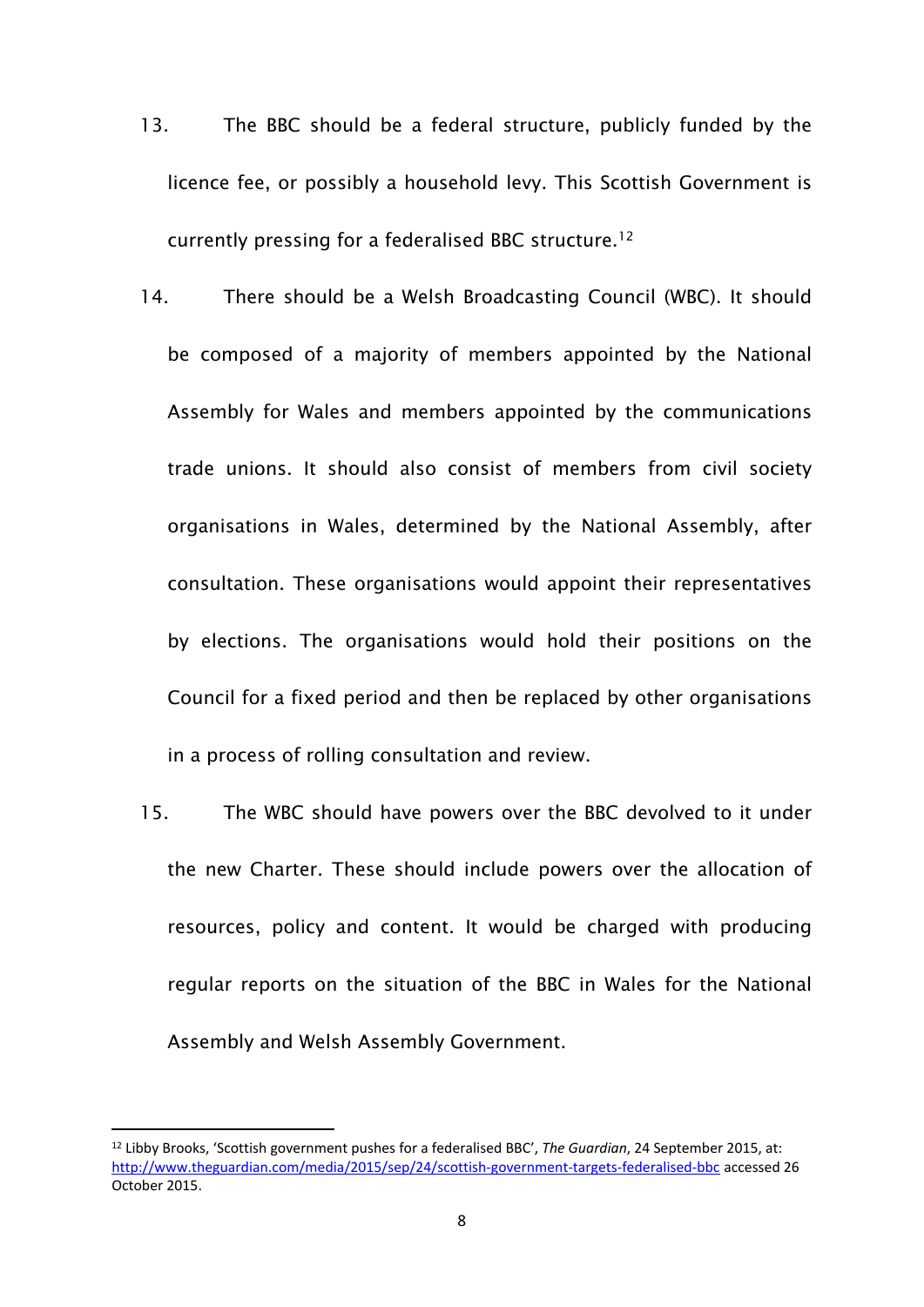- 16. As long as the WBC has a clearly defined relationship with the centre this arrangement should be able to work very successfully, and is in the spirit of devolution of powers to the nations and regions of the UK.
- 17. For this to work the *Communications Act 2003* has to be amended to remove the BBC from oversight by Ofcom. The reason for this is because Ofcom is a market orientated regulator which, like the BBC itself, does not have an elected board, and is, arguably, totally undemocratic in its structures. Were Ofcom to be reformed, root and branch, and made a mechanism for promoting public service communications first and foremost, then the question of the relationship with the BBC might be revisited.

### **S4C's future: including its funding, operating and governance arrangements, and the services it provides.**

18. Within the current, unreformed context, S4C should be reestablished as a separate body, answerable to the Welsh Assembly Government, and funded, as prior to 2010, by direct grant from the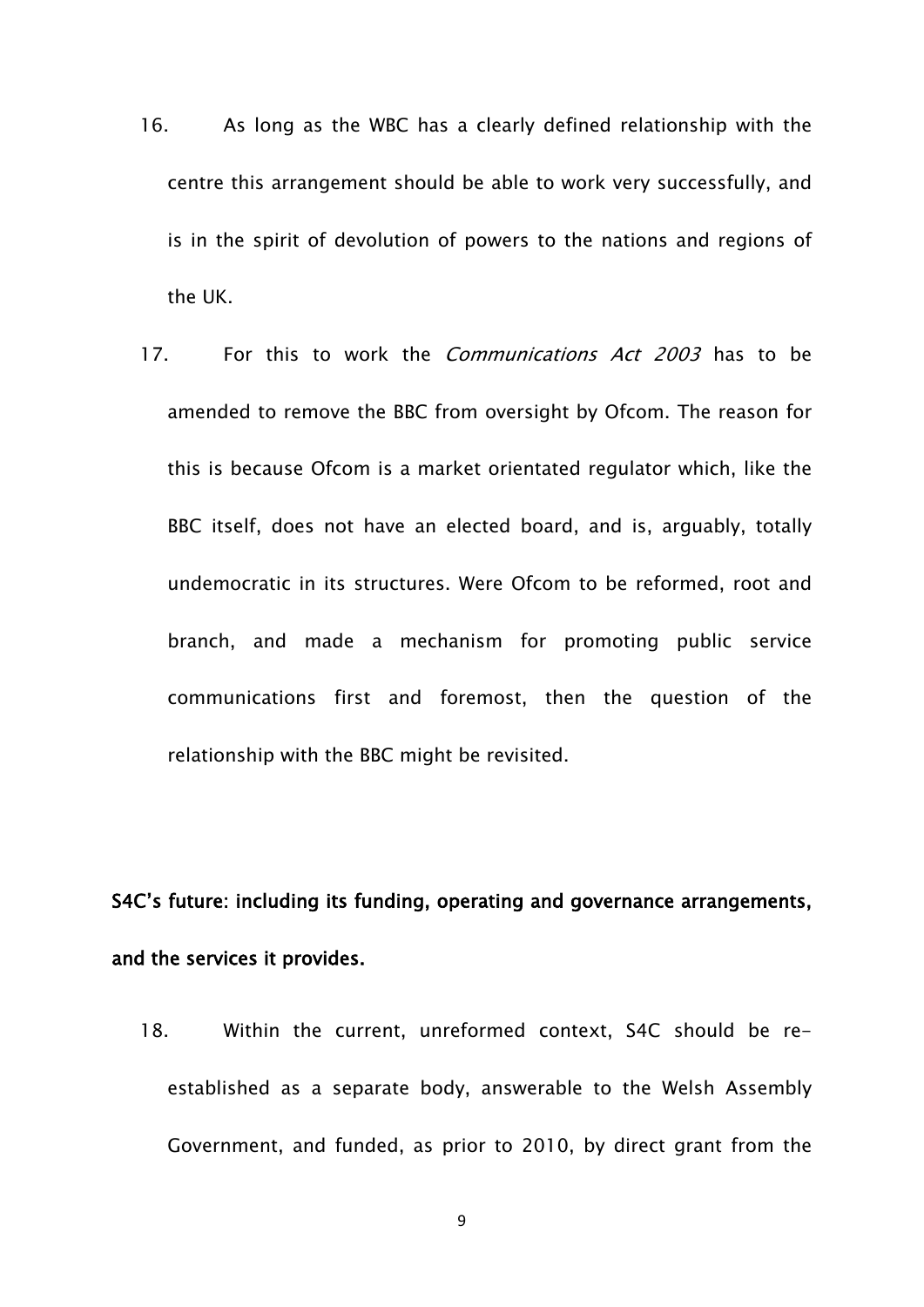Westminster Government. Its funding over the next period should be restored, in real terms, to a level which allows it to develop its services on air and online. Its Board should be appointed in a manner similar to the proposals outlined for the Welsh Broadcasting Council.

#### **How Wales's interests are being represented in during the renewal process.**

- 19. Broadcasting is not a devolved matter. As a result neither the Welsh Assembly Government nor the National Assembly has had a specific and permanent department and committee structure devoted to the issue of communications policy in Wales. Nonetheless both organisations have spent time, in arguably a largely ad hoc fashion, responding to successive initiatives from Westminster, Ofcom and the BBC.
- 20. In the short term the Welsh Assembly Government should invite the UK government to spell out in detail the length of the period of consultation which will follow the announcement of government White Paper on Charter renewal in the spring of 2016. This cannot be less than 6 months to allow all parties in the nations and regions and civil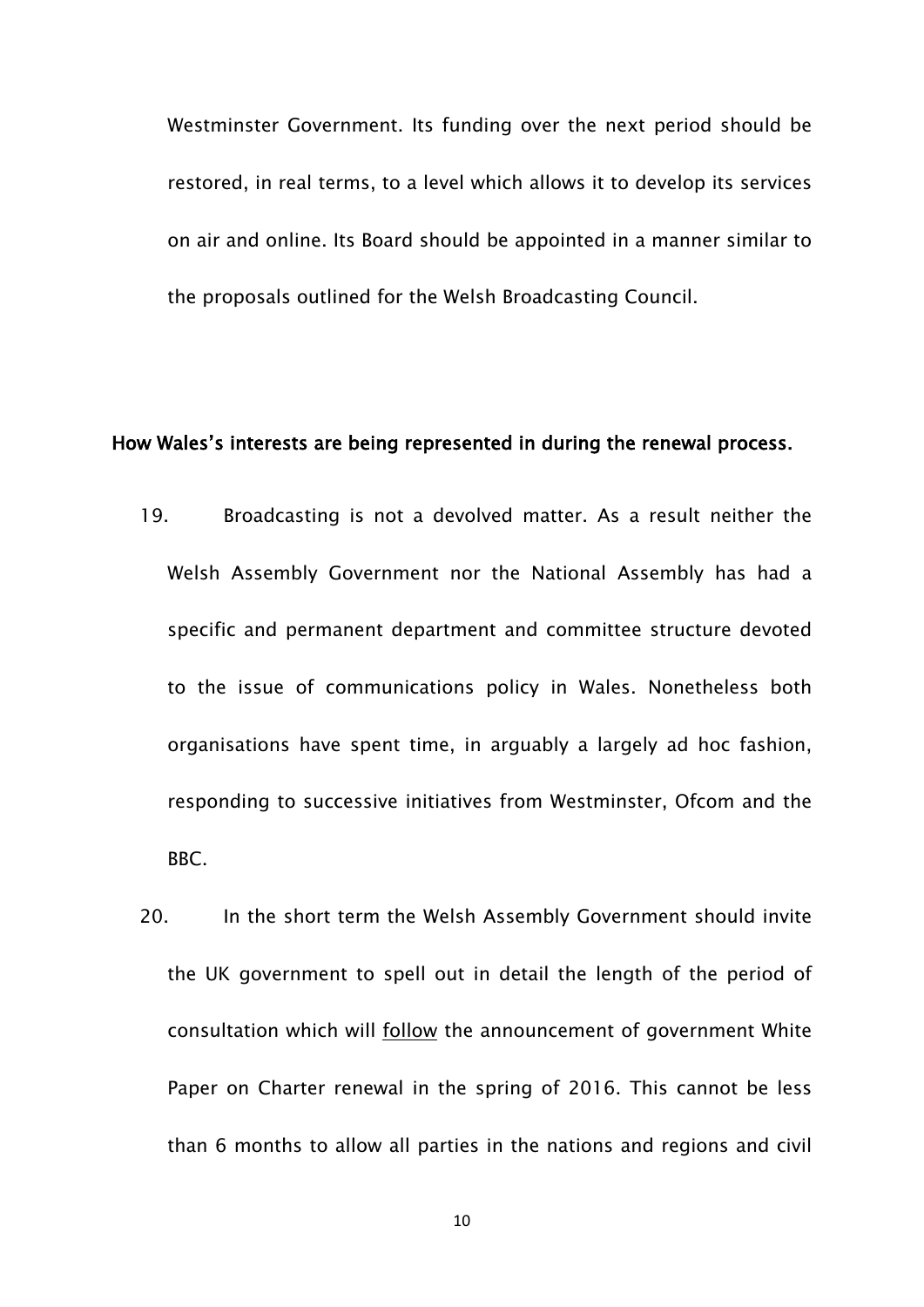society to have time to consider and respond to the proposals. As far as I am aware, there is no such commitment from Westminster in place.

- 21. The Communities, Equality and Local Government Committee, should call representatives from the DCMS and the BBC before them to account for [a] the nature of the process and outcome of the 2015 funding arrangements [b] the creation of the situation, outlined above, where Wales' interests in broadcasting are suffering as result of cuts and planned cuts [c] to defend the opaque and non democratic forms of governance. It should also call members of the Ofcom Board before it, to seek clarification as to why it should continue to have oversight over key areas of BBC policy making, in particular the development of new services, and to justify its equally opaque and non-democratic forms of governance, especially in relation to Wales.
- 22. It is not good enough to allow Wales's interests in this process to be the upshot of what will inevitably be policy driven from Westminster, and filtered through the BBC central management. The Communities, Equality and Local Government Committee has the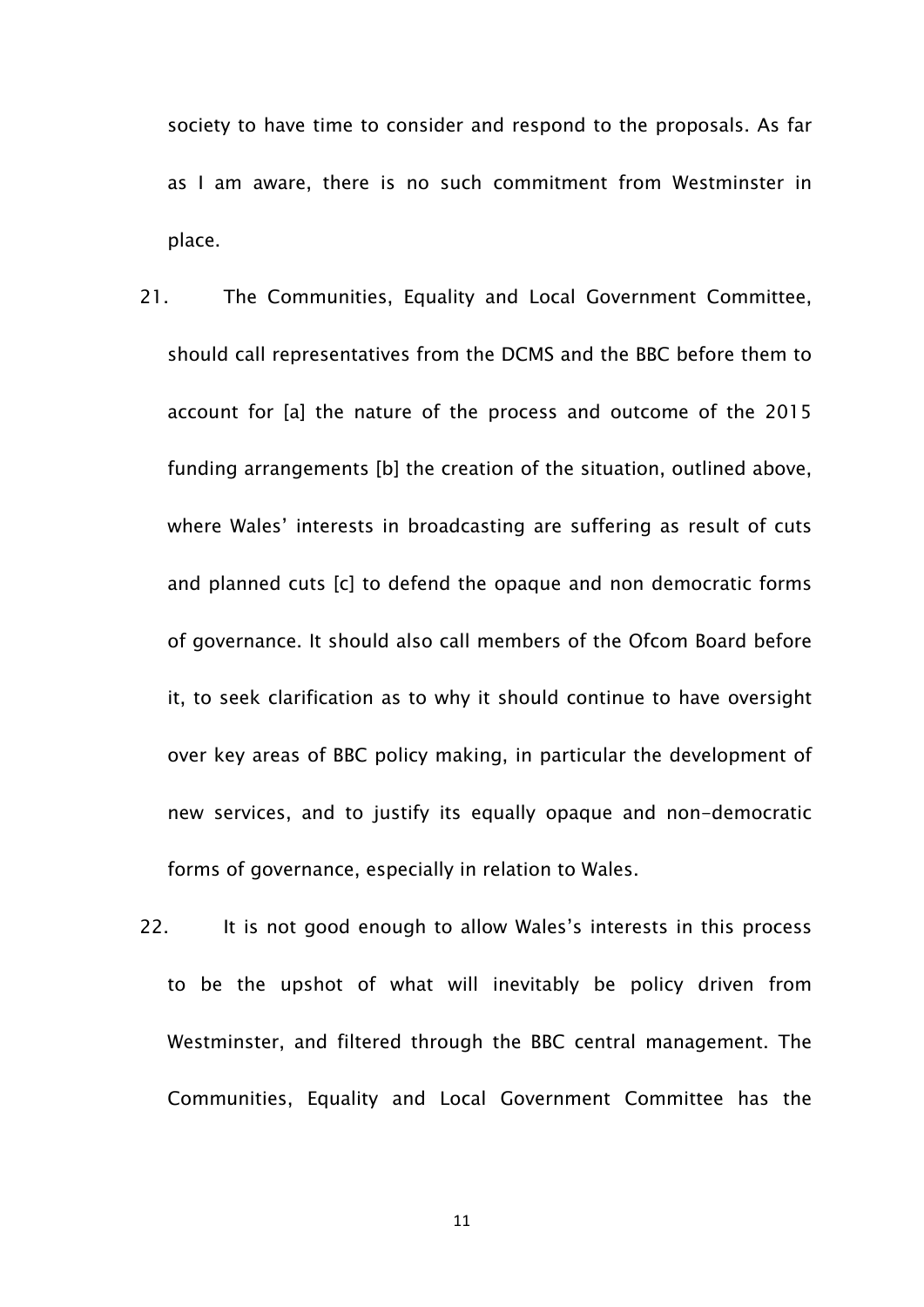opportunity to shed some light on current processes, and to test their fitness for purpose where the interests of Wales are concerned.

- 23. In the medium term the National Assembly for Wales should establish a cross party, Standing Committee on Communications. The fact that communications is not a devolved matter is of no consequence in this context; the Committee would be able to provide the backup and perspective necessary to inform consideration of policy regardless of whether communications is or is not devolved. It should be composed of a majority of National Assembly members, but should also include trade unions. It should include members of Civil Society appointed in the manner proposed above for the Welsh Broadcasting Council.
- 24. The Standing Committee's remit would be to conduct regular monitoring and research on communications in Wales. It should have a small budget to commission new research and literature reviews relating to communications policy. It should publish regular reviews of the condition of communications in Wales and make policy recommendations. It should invite all parties concerned with